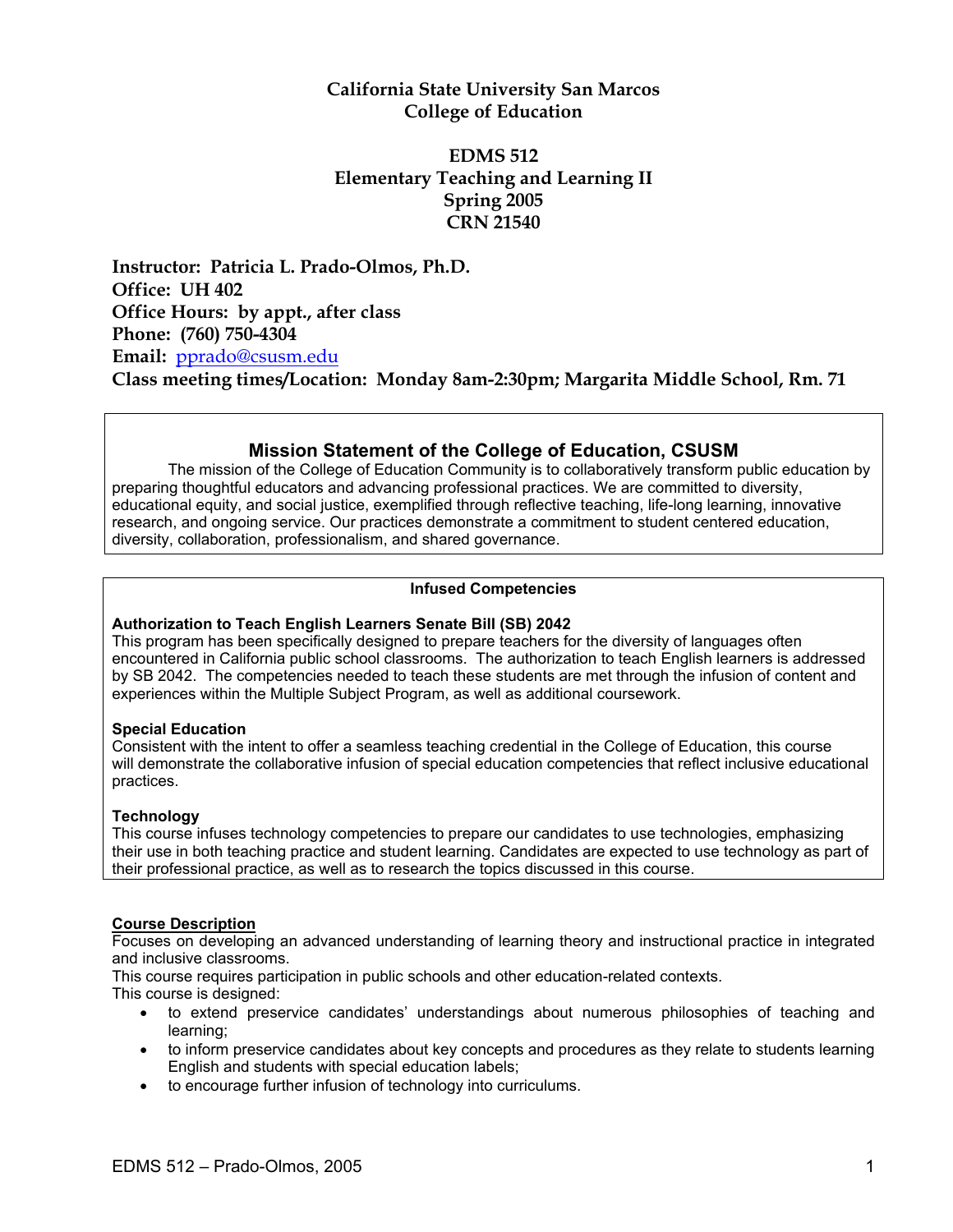### **Course Prerequisites**

Admission to the CSUSM College of Education Teacher Credential Program. Successful completion of EDMS 511

### **Course Objectives**

The purposes of this course are threefold:

- to expand preservice candidates knowledge about general learning theories and experiences with a range of pedagogical practices;
- to enhance preservice candidates' awareness of the multiple perspectives and learning styles that exist in diverse classrooms and other education-related settings;
- to provide a safe environment for preservice candidates' discussion of, and experimentation with, a variety of techniques and methods of instruction.

### **Teacher Performance Expectations (TPE) Competencies**

This course is designed to help teachers seeking the Multiple Subjects Credential to develop the skills, knowledge, and attitudes necessary to assist schools and districts in implementing effective programs for students. The successful candidate will be able to merge theory and practice in order to realize a comprehensive and extensive educational program for all students. The following TPE's are primarily addressed in this course:

- TPE 6d Engaging and supporting all learners (IEP)
- TPE 9 Instructional Planning (3 mos. Plan)
- TPE 14 Educational technology (Taskstream)

These TPEs will be uploaded to TaskStream as part of the course requirements. The purpose of the portfolio is to assess how well you meet the TPEs. Although all the artifacts you place (more than 1 per TPE) in your portfolio have been assessed/graded by your professors, it is not clear if you have a thorough understanding of the TPEs and can make the connection between the assignments completed in class with the teaching you have experienced and the TPEs. Your task to write a cogent reflective essay for each TPE on how the artifacts you have chosen provide evidence that shows you have demonstrated meeting each TPE. Each narrative must include a: a) description b) analysis and c) reflection.

#### **Required Texts**

- Tomlinson, C. A. (1999). *The Differentiated Classroom: Responding to the needs of all learners.*  Alexandria, VA: Association for Supervision and Curriculum Development. ISBN # 0-87120-342- 1 (Available as an e-book online.)
- Choate, J. S. (2004) *Successful Inclusive Teaching (4rd ed.)* Needham, MA: Allyn & Bacon.
- Villa, R. and Thousand, J. (1995). *Creating an Inclusive School*. Alexandria, VA: Association for Supervision and Curriculum Development.
- Marion, Valadez, and Woo (2003). *Elementary Teaching and Learning.* Needham Heights, MA: Allyn and Bacon.
- TaskStream Electronic Portfolio, Must register and pay fee online prior to first class  $\omega$ www.TaskStream.com (register for 1 year minimum).

#### **Students with Disabilities Requiring Reasonable Accommodations**

Students must be approved for services by providing appropriate and recent documentation to the Office of Disable Student Services (DSS). This office is located in Craven Hall 5205, and can be contacted by phone at (760) 750-4905, or TTY (760) 750-4909. Students authorized by DSS to receive reasonable accommodations should meet with their instructor during office hours or, in order to ensure confidentiality, in a more private setting.

**Writing:** In keeping with the All-University Writing Requirement, all 3 unit courses must have a writing component of at least 2,500 words (approximately 10 pages) which can be administered in a variety of ways.

#### **Plagiarism**

All work submitted for this course should reflect students' efforts. When relying on supporting documents authored by others, cite them clearly and completely using American Psychological Association (APA) manual,  $5<sup>th</sup>$  edition. Failure to do so may result in failure of the course.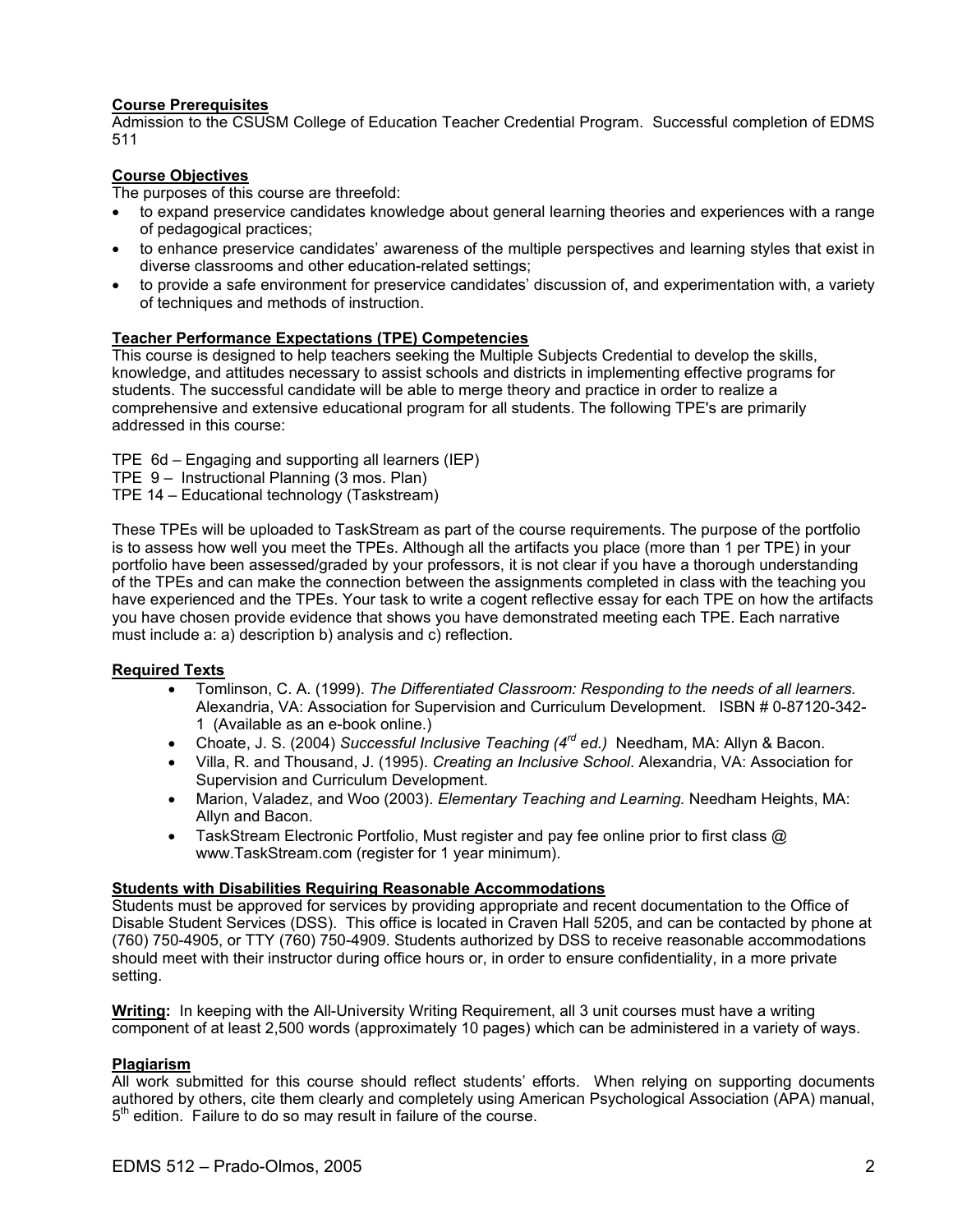#### **CSUSM Academic Honesty Policy**

"Students will be expected to adhere to standards of academic honesty and integrity, as outlined in the Student Academic Honesty Policy. All written work and oral assignments must be original work. All ideas/materials that are borrowed from other sources must have appropriate references to the original sources. Any quoted material should give credit to the source and be punctuated with quotation marks.

Students are responsible for honest completion of their work including examinations. There will be no tolerance for infractions. If you believe there has been an infraction by someone in the class, please bring it to the instructor's attention. The instructor reserves the right to discipline any student for academic dishonesty in accordance with the general rules and regulations of the university. Disciplinary action may include the lowering of grades and/or the assignment of a failing grade for an exam, assignment, or the class as a whole."

#### **Grading Policy**

All students will come prepared to class; readings and homework assignments are listed on the dates on which they are due.

All required work is expected to be on time. One grade level will be deducted for each class meeting for which it is late (e.g., an "A" assignment that is submitted one class session late will be marked down to a "B"). Unless prior instructor approval is secured, assignments will not be accepted three class sessions after which they are due. Exceptions will be handled on a case-by-case basis, as determined by the instructor.

It is expected that students will proofread and edit their assignments prior to submission. Students will ensure that the text is error-free (grammar, spelling), and ideas are logically and concisely presented. The assignment's grade will be negatively affected as a result of this oversight. Each written assignment will be graded approximately 80% on content and context (detail, logic, synthesis of information, depth of analysis, etc.), and 20% on mechanics (grammar, syntax, spelling, format, uniformity of citation, etc.). All citations, where appropriate, will use American Psychological Association (APA) format. Consult American Psychological Association (APA) Manual, 5<sup>th</sup> edition for citation guidance.

Grading will also include a component of "professional demeanor." Students will conduct themselves in ways that are generally expected of those who are entering the education profession. This includes but is not limited to:

- On-time arrival to all class sessions;
- Advance preparation of readings and timely submission of assignments;
- Respectful participation in all settings (e.g., whole group, small group, in/outside of class);
- Carefully considered, culturally aware approaches to solution-finding.

#### **Course Assignments**

| Disability matrix             |               |               | 15 points     |                |
|-------------------------------|---------------|---------------|---------------|----------------|
| IEP                           |               |               | 15 points     |                |
| <b>Philosophy Statement</b>   |               |               | 15 points     |                |
| Year Long Plan                |               |               | 20 points     |                |
| Peer Teaching Demonstration   |               |               | 10 points     |                |
| <b>TaskStream Submissions</b> |               |               | 10 points     |                |
| Attendance/Participation      |               |               | 15 points     |                |
| <b>Total</b>                  |               |               | 100 points    |                |
| <b>Grading Scale</b>          |               |               |               |                |
| $A = 93 - 100$                | $B+=86-89$    | $C+= 77-79$   |               |                |
| $A = 90 - 92$                 | $B = 83 - 86$ | $C = 73-76$   | $D = 60 - 69$ | F=59 or lower. |
|                               | $B = 80 - 82$ | $C - 70 - 72$ |               |                |

#### **Please note assignments are due whether or not you are present in class that day.**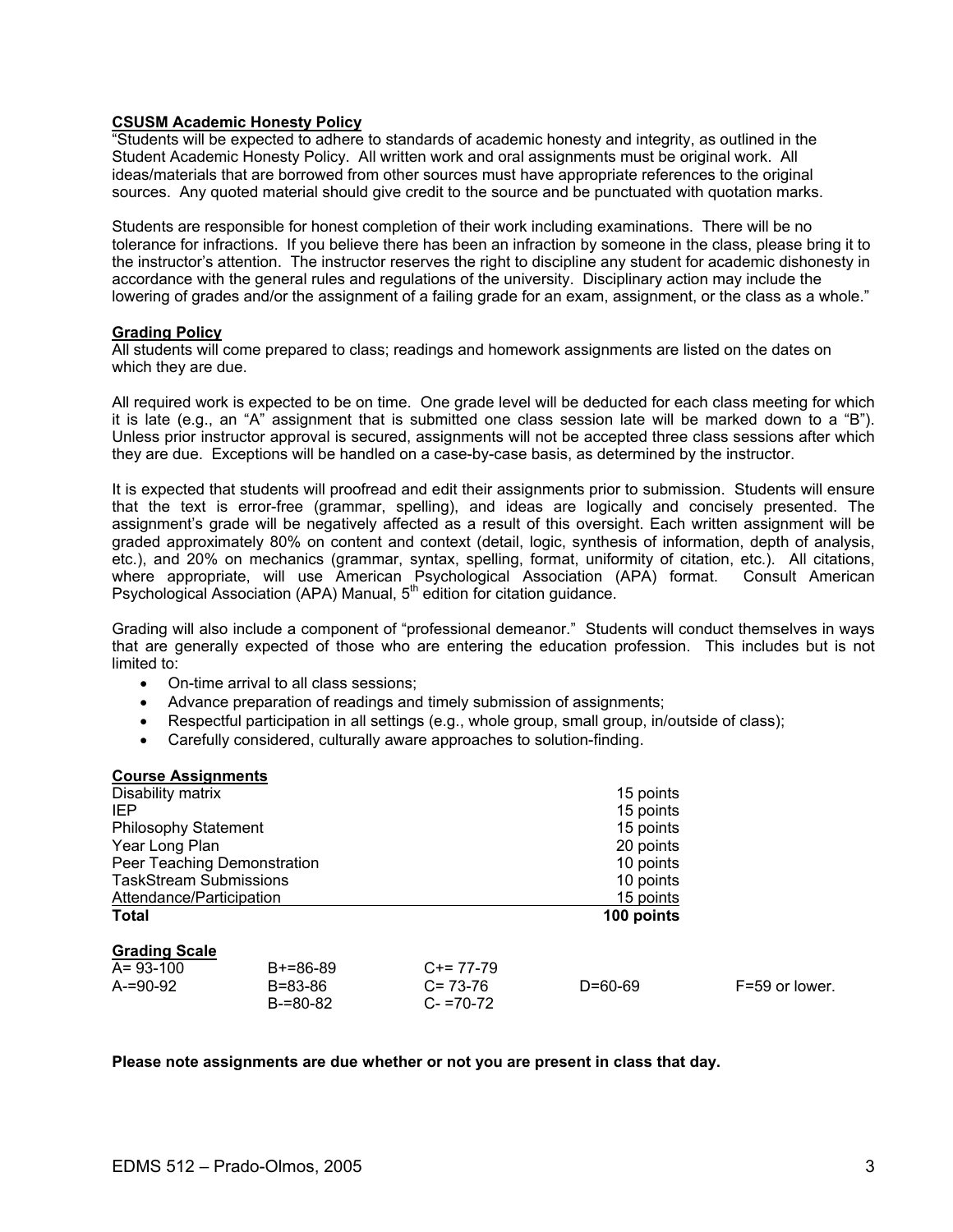**CROSSCULTURAL, LANGUAGE, AND ACADEMIC DEVELOPMENT (CLAD) COMPETENCIES.**

|                                                      |                                             | PART 3:                                         |
|------------------------------------------------------|---------------------------------------------|-------------------------------------------------|
| <b>PART 1: LANGUAGE STRUCTURE</b>                    | <b>PART 2: METHODOLOGY</b>                  |                                                 |
| <b>AND</b>                                           | OF BILINGUAL, ENGLISH                       | <b>CULTURE</b>                                  |
| FIRST- AND SECOND-LANGUAGE                           | <b>LANGUAGE DEVELOPMENT.</b>                | <b>AND</b>                                      |
| <b>DEVELOPMENT</b>                                   | <b>AND</b>                                  | <b>CULTURAL DIVERSITY</b>                       |
|                                                      |                                             |                                                 |
|                                                      | <b>CONTENT INSTRUCTION</b>                  |                                                 |
| I. Language Structure and Use:                       | I. Theories and Methods of Bilingual        | I. The Nature of Culture                        |
| <b>Universals and Differences</b>                    | <b>Education</b>                            |                                                 |
| (including the structure of English)                 |                                             |                                                 |
| A. The sound systems of language                     | A. Foundations                              | A. Definitions of culture                       |
| (phonology)                                          |                                             |                                                 |
| <b>B.</b> Word formation (morphology)                | <b>B.</b> Organizational models: What works | <b>B.</b> Perceptions of culture                |
|                                                      | for whom?                                   |                                                 |
| C. Syntax                                            | C. Instructional strategies                 | C. Intragroup differences (e.g., ethnicity,     |
|                                                      |                                             | race, generations, and micro-cultures)          |
|                                                      | II. Theories and Methods for                | D. Physical geography and its effects on        |
| D. Word meaning (semantics)                          |                                             | culture                                         |
|                                                      | <b>Instruction In and Through English</b>   |                                                 |
|                                                      | A. Teacher delivery for both English        |                                                 |
| E. Language in context                               | language development and content            | E. Cultural congruence                          |
|                                                      | instruction                                 |                                                 |
| F. Written discourse                                 | B. Approaches with a focus on English       | II. Manifestations of Culture: Learning         |
|                                                      | language development                        | <b>About Students</b>                           |
| G. Oral discourse                                    | C. Approaches with a focus on content       | A. What teachers should learn about their       |
|                                                      | area instruction (specially designed        | students                                        |
|                                                      | academic instruction delivered in           |                                                 |
|                                                      | English)                                    |                                                 |
| H. Nonverbal communication                           | D. Working with paraprofessionals           | <b>B.</b> How teachers can learn about their    |
|                                                      |                                             | students                                        |
| II. Theories and Factors in First- and               | III. Language and Content Area              | C. How teachers can use what they learn         |
| <b>Second-Language Development</b>                   | <b>Assessment</b>                           | about their students (culturally                |
|                                                      |                                             | responsive pedagogy)                            |
|                                                      |                                             |                                                 |
| A. Historical and current theories and               |                                             |                                                 |
| models of language analysis that have                | A. Purpose                                  | III. Cultural Contact                           |
| implications for second-language                     |                                             |                                                 |
| development and pedagogy                             |                                             |                                                 |
| <b>B.</b> Psychological factors affecting first- and | <b>B.</b> Methods                           | A. Concepts of cultural contact                 |
| second-language development                          |                                             |                                                 |
| C. Socio-cultural factors affecting first- and       | C. State mandates                           | <b>B.</b> Stages of individual cultural contact |
| second-language development                          |                                             |                                                 |
| D. Pedagogical factors affecting first- and          | <b>D.</b> Limitations of assessment         | C. The dynamics of prejudice                    |
| second-language development                          |                                             |                                                 |
| E. Political factors affecting first- and            | E. Technical concepts                       | <b>D.</b> Strategies for conflict resolution    |
| second-language development                          |                                             |                                                 |
|                                                      |                                             |                                                 |
|                                                      |                                             |                                                 |
|                                                      |                                             | IV. Cultural Diversity in U.S. and CA.          |
|                                                      |                                             |                                                 |
|                                                      |                                             |                                                 |
|                                                      |                                             |                                                 |
|                                                      |                                             |                                                 |
|                                                      |                                             | A. Historical perspectives                      |
|                                                      |                                             |                                                 |
|                                                      |                                             |                                                 |
|                                                      |                                             | <b>B.</b> Demography                            |

**C.** Migration and immigration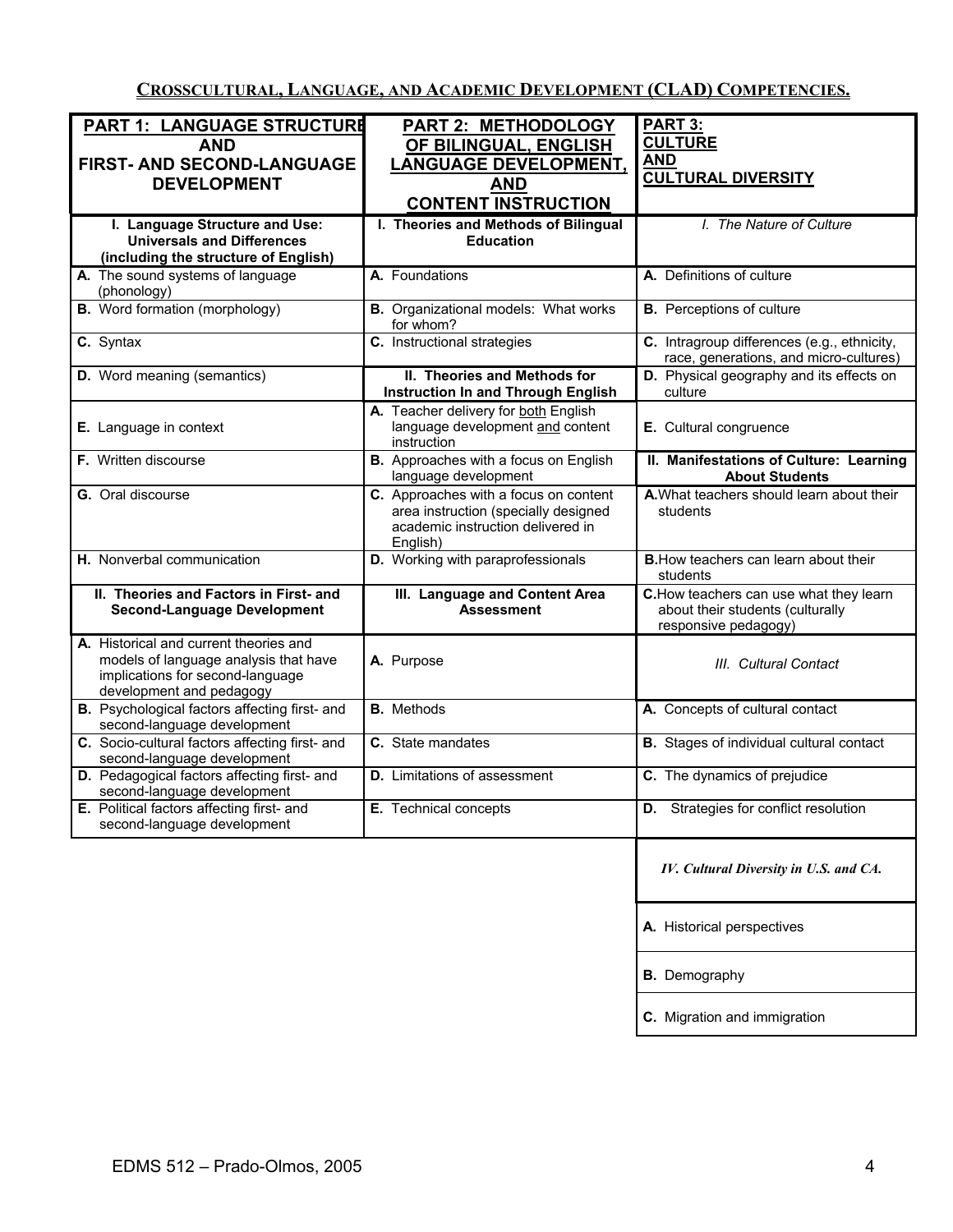## **Course Outline**

**While this syllabus is carefully planned, it may be modified at any time in response to the needs and interests of the class.** 

| Date                 | Topic                                                                                                                                                                                                | Assignment                                                                                                                                                           |
|----------------------|------------------------------------------------------------------------------------------------------------------------------------------------------------------------------------------------------|----------------------------------------------------------------------------------------------------------------------------------------------------------------------|
| Session 1<br>1/24/05 | Introduction/Course Overview Community<br><b>Building</b><br>Student teaching reflection<br><b>Preview Disability Matrix</b><br>Begin Philosophy statement revisions<br><b>Demonstration Lessons</b> | Choate: Chapter 3 & 16<br>Villa: Chapters 1 & 2<br>Bring philo statements from EDUC 350                                                                              |
| Session 2<br>1/31/05 | <b>Disability Matrix-in class activity DUE</b><br>Preview 3 Mos. Plan Assignment<br>Preview IEP Assignment<br>Video-IEP<br><b>Demonstration Lessons</b>                                              | Choate: Chapters 1, 2 & 15<br>Villa: Chapters 1, 2, 3, 4 & 7<br><b>IEP Lecturette</b><br>Bring copies of all content area<br>standards                               |
| Session 3<br>2/7/05  | Philosophy into Action - in class activity<br>Assessing Reasoning<br>Motivation in Learning and Teaching<br>3 Mos plan work session<br><b>Demonstration Lessons</b>                                  | Villa: Chapters 3 & 4<br>Custom Reader one: Ways of knowing<br>connected to practice<br><b>Custom Reader two: Structures and</b><br>procedures that promote learning |
| Session 4<br>2/14/05 | Differentiated Design - Performance<br>Assessment<br>Philosophy statement peer revision<br>3 mos. Plan work session<br><b>IEP Assignment DUE</b><br><b>Demonstration Lessons</b>                     | <b>Custom Reader three: Differentiated</b><br>Design                                                                                                                 |
| Session 5<br>2/21/05 | 3 Mos. Plan work session<br><b>Philosophy Statement DUE</b><br><b>Demonstration Lessons</b>                                                                                                          |                                                                                                                                                                      |
| Session 6<br>2/28/05 | CSTP - How Does It All Fit Together - BTSA<br>Teacher Reflection - What do you expect this<br>time around?<br>3 Mos. Plan DUE<br><b>Demonstration Lessons</b>                                        | <b>Custom Reader four: Reflective</b><br>Practice<br><b>Custom Reader five: Teacher as</b><br>Professional                                                           |
| Session 7<br>3/7/04  | Clean up<br>Diana Sanchez workshop                                                                                                                                                                   |                                                                                                                                                                      |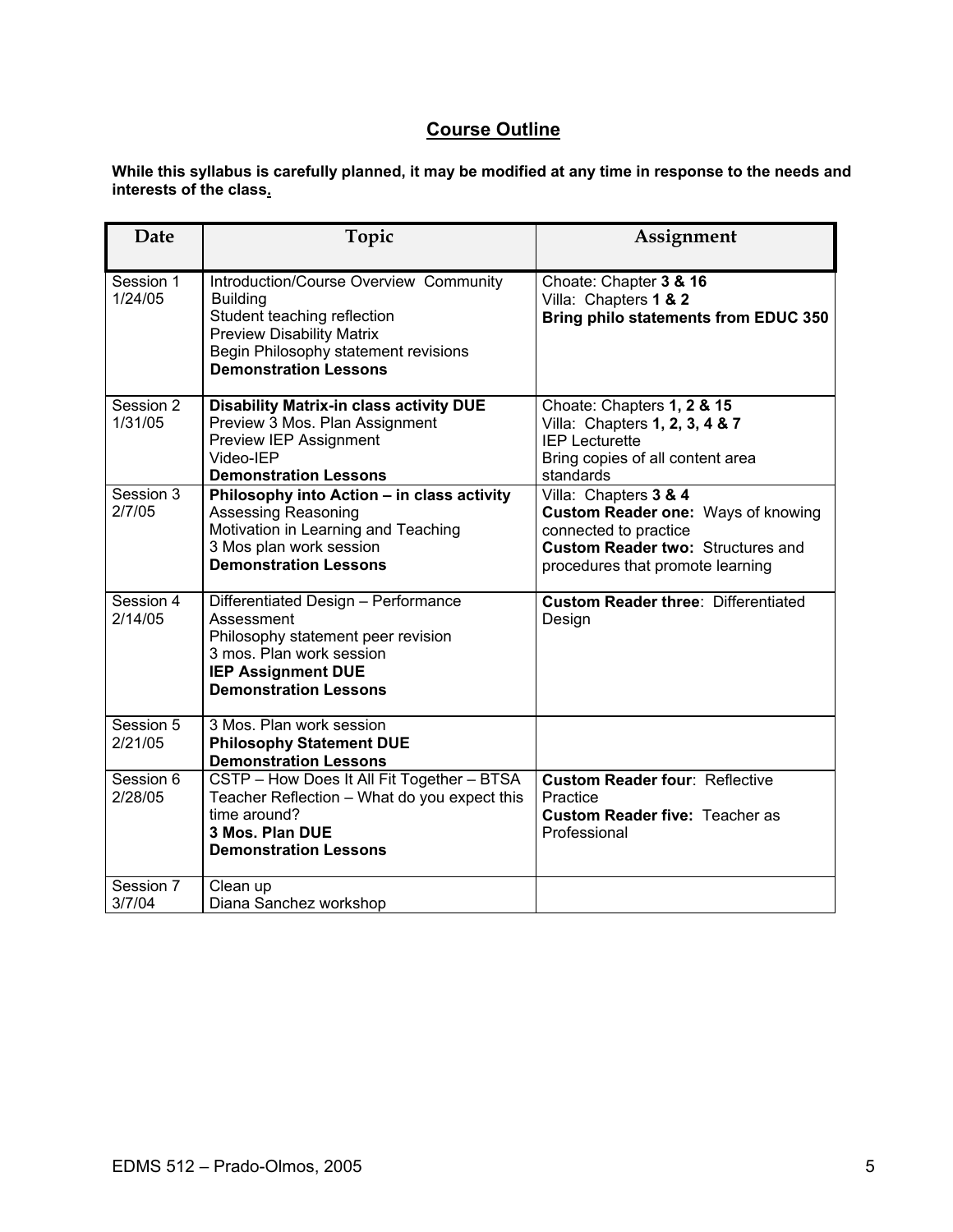Learner Objectives: Knowledge of U.S. special education disability categories, accompanying learner characteristics, and needed supports for success in general education

Assessment: Students apply their knowledge of nondiscriminatory assessment, processes for making a child eligible for special education, and the teacher's role in developing IEPs by creating a matrix of disabilities. Written products and class discussions evidencing assessment above

| Resource(s):    | Title and necessary information:                                                        |
|-----------------|-----------------------------------------------------------------------------------------|
| Textbook        | Choate, J.S. (2000) Successful inclusive teaching: Proven ways to detect and            |
| Chapters 2 & 15 | correct special needs (3 <sup>rd</sup> ed.) Boston: Allyn & Bacon. (ISBN 0-205-30621-7) |

#### **Task Guidelines for the Disability matrix**

Students will work in small groups to apply their knowledge of the categories of disability recognized by the Individuals with Disabilities Education Act (IDEA) by:

> creating a table, graphic organizer, or other visual representation of the thirteen (13) special education disability categories presented in this course. Your table must take the form of a word-processed table or an Excel chart, or any other organizational scheme that clearly illustrates each of the following seven dimensions:

- 1. The name of the handicapping condition
- 2. A brief description of the learning and/or social behaviors associated with the disability
- 3. One assessment appropriate to use to determine the presence or degree of the disability
- 4. One typical adaptation/modification in **curriculum, materials, goals (content)**
- 5. One typical adaptation/modification in **classroom environment (process)**
- 6. One typical adaptation/modification in **teaching practices (process)**
- 7. One typical adaptation/modification in **assessments** required of the student **(product)**

*Suggestion: Consider using the landscape paper layout (File>Paper Size>Orientation: click Landscape), and having only 3 or 4 categories listed per page. This will give you adequate space to include all of the dimensions listed above.*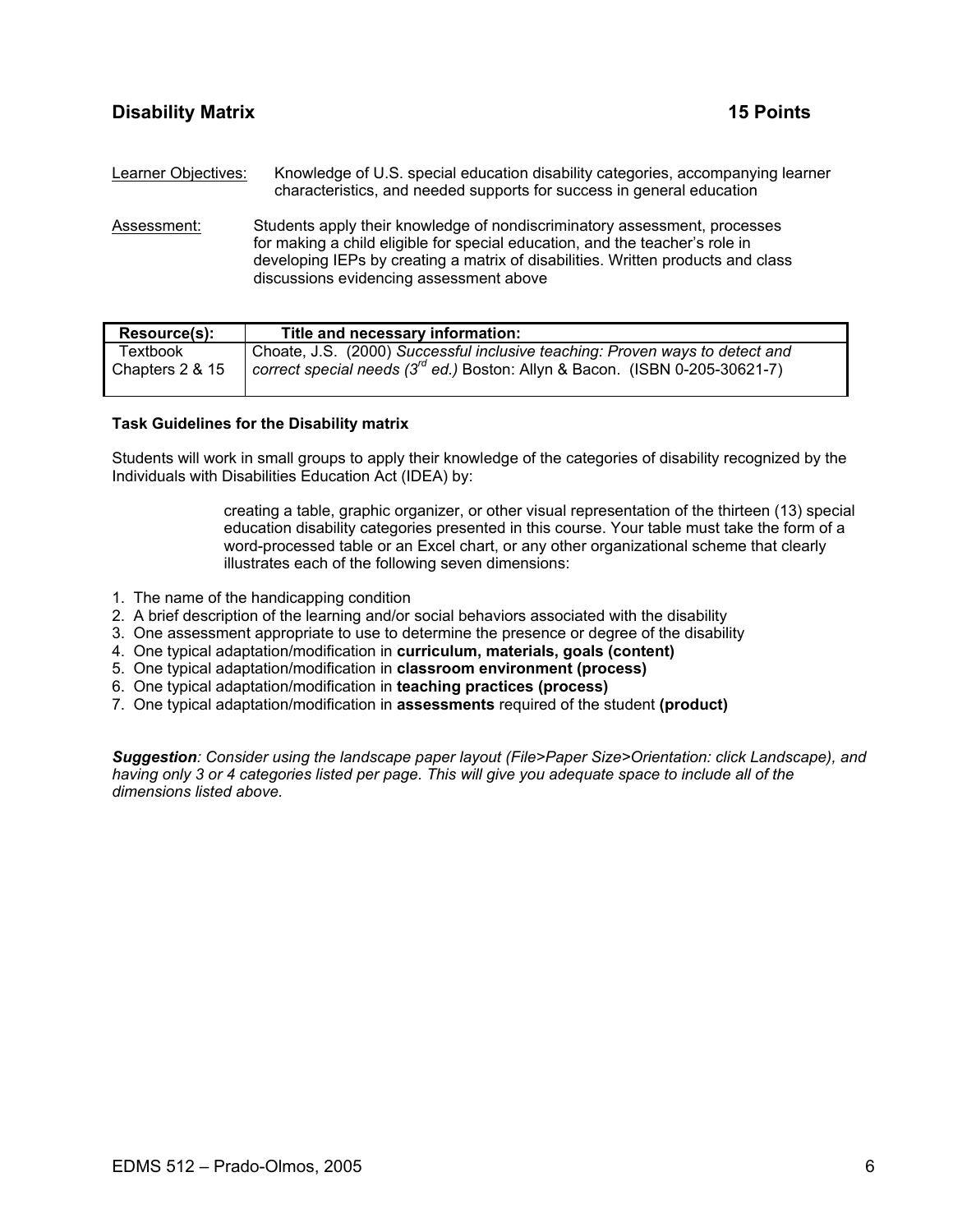# **Disability Characteristics Matrix Expectations**

| <b>Element</b>                  | <b>Expectations</b>               |
|---------------------------------|-----------------------------------|
| Description of                  | Detailed description              |
| disability                      | of characteristics,               |
| categories under<br><b>IDEA</b> | incidence, and<br>educational     |
|                                 | implications for each             |
|                                 | of the 13 categories              |
|                                 |                                   |
| Assessment                      | Detailed description              |
|                                 | of formal and                     |
|                                 | informal assessment               |
|                                 | procedures used to                |
|                                 | determine                         |
|                                 | presence/degree of<br>disability. |
|                                 |                                   |
| Curriculum                      | Modification in                   |
| Modification                    | content (curriculum,              |
|                                 | materials or goals)               |
|                                 | for each disability               |
|                                 | named                             |
| Classroom                       | Modification in                   |
| Environment                     | classroom                         |
| Modification                    | environment for each              |
|                                 | disability named                  |
| Process                         | Modification in                   |
| Modification                    | teaching                          |
|                                 | practice/process                  |
|                                 | assessment for each               |
|                                 | disability named                  |
| Assessment                      | Modification in                   |
| Modification                    | learning product                  |
|                                 | assessment for each               |
|                                 | disability named                  |
|                                 |                                   |
| Total                           |                                   |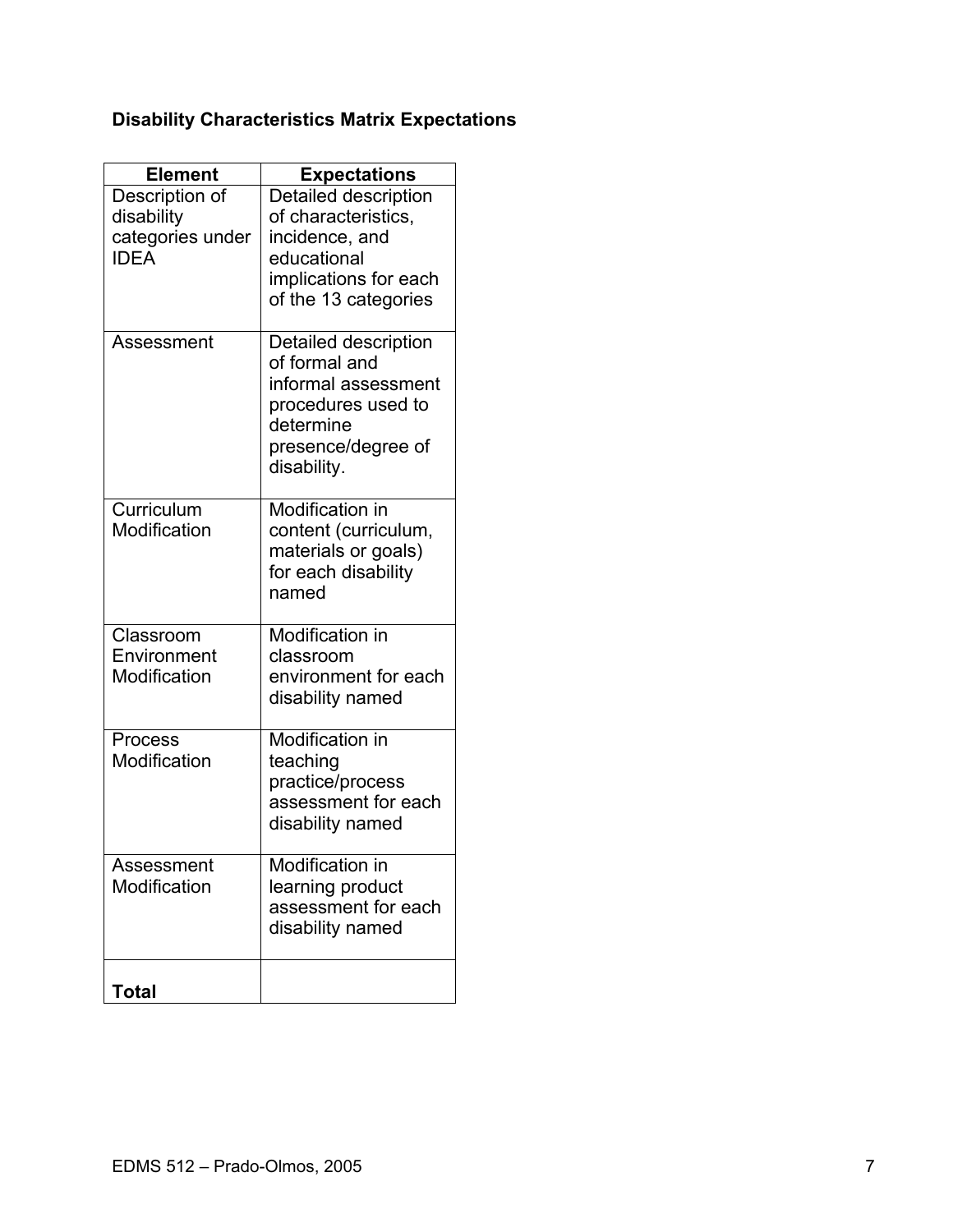# **Grading Rubric for Disability Matrix**

|                           | $\overline{0}$                                                                            | $\overline{2}$                                                                                               | 3                                                                                | Pts. |
|---------------------------|-------------------------------------------------------------------------------------------|--------------------------------------------------------------------------------------------------------------|----------------------------------------------------------------------------------|------|
| Table/Graphic Organizer   | Inappropriate<br>/disorganized                                                            | Somewhat<br>appropriate,<br>organized                                                                        | Appropriate,<br>organized, easy<br>to read and find<br>information               |      |
| Name/Descriptions         | Elements are<br>missing<br>and/or<br>inaccurate                                           | Some elements<br>are addressed<br>and information<br>is partially<br>correct                                 | All elements are<br>addressed<br>and information<br>is correct                   |      |
| Assessment for disability | Elements are<br>missing and/or<br>inappropriate                                           | Some elements<br>are addressed<br>and information<br>is partially<br>correct                                 | All elements are<br>addressed<br>and information<br>is correct                   |      |
| Adaptations/Modifications | Elements are<br>missing and/or<br>inappropriate                                           | Some elements<br>are addressed<br>and information<br>is partially<br>correct                                 | All elements are<br>addressed<br>and information<br>is correct                   |      |
| Group work                | Members did not<br>cooperate<br>and/or did not<br>contribute<br>in an equitable<br>manner | Members<br>cooperated, but<br>required<br>assistance and<br>support from the<br>instructor or<br>other peers | Members fully<br>cooperated,<br>worked<br>together and<br>contributed<br>equally |      |

**TOTAL** /15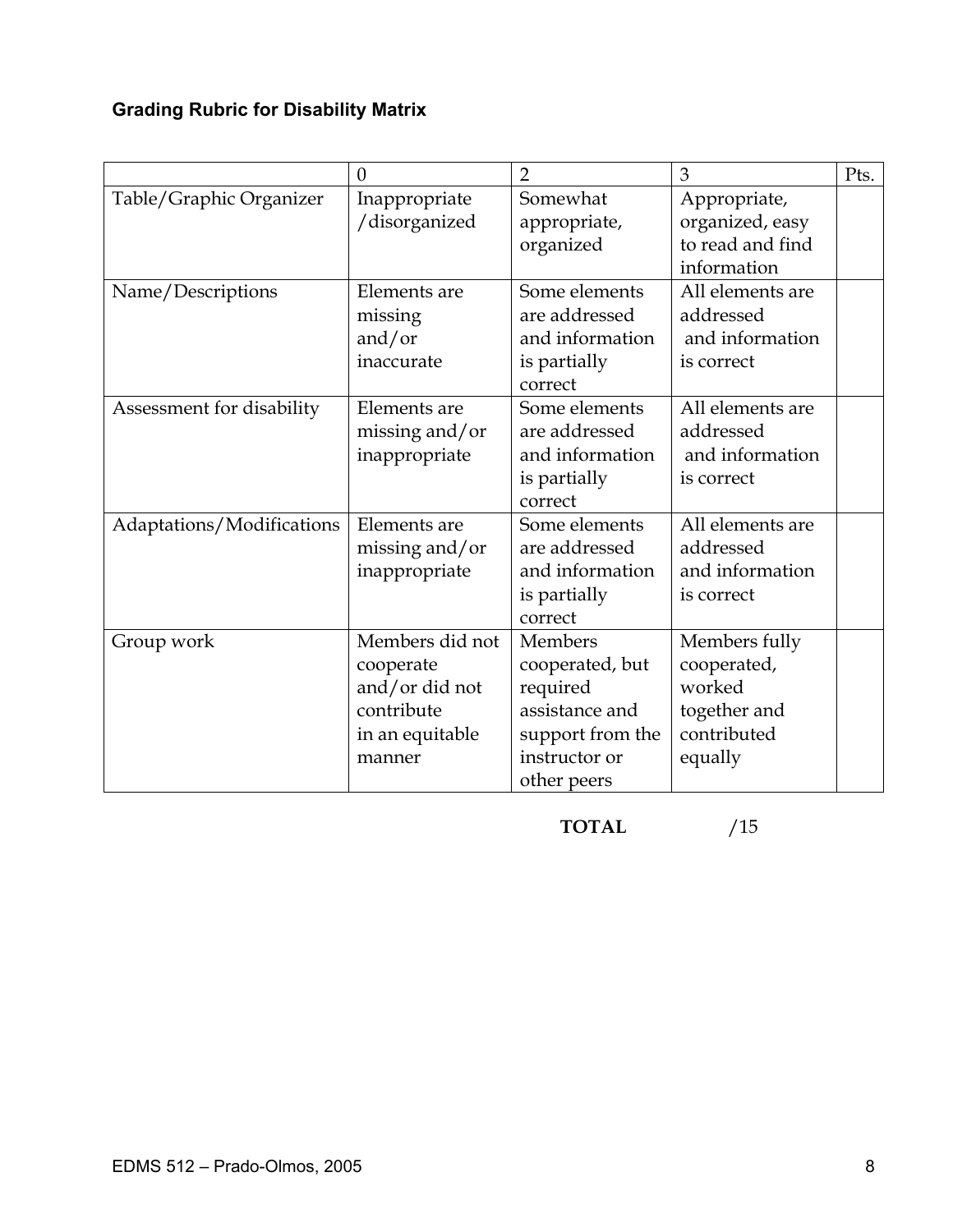## **The IEP Process** 15 Points **15 Points**

| <b>Learner Outcomes:</b> | Knowledge of nondiscriminatory assessment, processes for making a child<br>eligible for special education, and the teacher's role in developing IEPs                                                                                                                               |
|--------------------------|------------------------------------------------------------------------------------------------------------------------------------------------------------------------------------------------------------------------------------------------------------------------------------|
| Assessment:              | Students apply their knowledge of nondiscriminatory<br>assessment, processes for making a child eligible for<br>special education, and the teacher's role in developing IEP<br>by                                                                                                  |
|                          | Creating their own "Best Practices in the IEP Process"<br>1)<br>Checklist" and use the checklist to assess the IEP<br>process employed in the student's school;<br>2) Creating a resource list of the special education and<br>related services personnel in the school and in the |
|                          | school district upon whom they can call.<br>3) Evaluating the assessment process in their school<br>relative to assessment team member responsibilities,<br>identifying learnings about the school's assessment<br>processes and suggestions for improvement, if<br>appropriate.   |
|                          | Evaluating an IEP meeting in terms of team<br>4)<br>communication, creative problem solving, and family<br>centeredness.                                                                                                                                                           |

| Resource(s):                   | Title and necessary information:                                                                                                                                                                                                  |
|--------------------------------|-----------------------------------------------------------------------------------------------------------------------------------------------------------------------------------------------------------------------------------|
| Textbook/pages                 | Choate, J.S. (2000) Successful inclusive teaching: Proven ways to detect and<br>correct special needs $(3^{rd}$ ed.) Boston: Allyn & Bacon. (ISBN 0-205-30621-7)                                                                  |
|                                | Chapter 1                                                                                                                                                                                                                         |
| Supplemental Print<br>Material | Lecturette by Jacqueline Thousand, Professor, CSUSM, College of Education                                                                                                                                                         |
| Video/segment                  | Video Segment # 2 "Working Together: The IEP The Inclusion Series (1998)<br>Weland Prods/KCET and Allyn & Bacon. (ISBN 0-205-29111-2)                                                                                             |
| Internet Site(s)               | www.dssc.org/frc/frcl.htm<br>This Federal Resource Center for Special Education site provides general<br>information about and news pertaining to special education as well as special<br>technical assistance information.       |
|                                | www.ed.gov/offices/OSERS/IDEA<br>This OSERS IDEA Home Page site provides a detailed explanation of IDEA.                                                                                                                          |
|                                | www.pitsco.com/pitsco/specialed.html<br>This Pitsco's Launch site to special education resources links you to many useful<br>special education and disability related sites.                                                      |
|                                | www.hood.edu/seri/serihome.htm<br>This Special Education Resources on the Internet site is a collection of internet-<br>accessible information resources of interest to those involved in fields related to<br>special education. |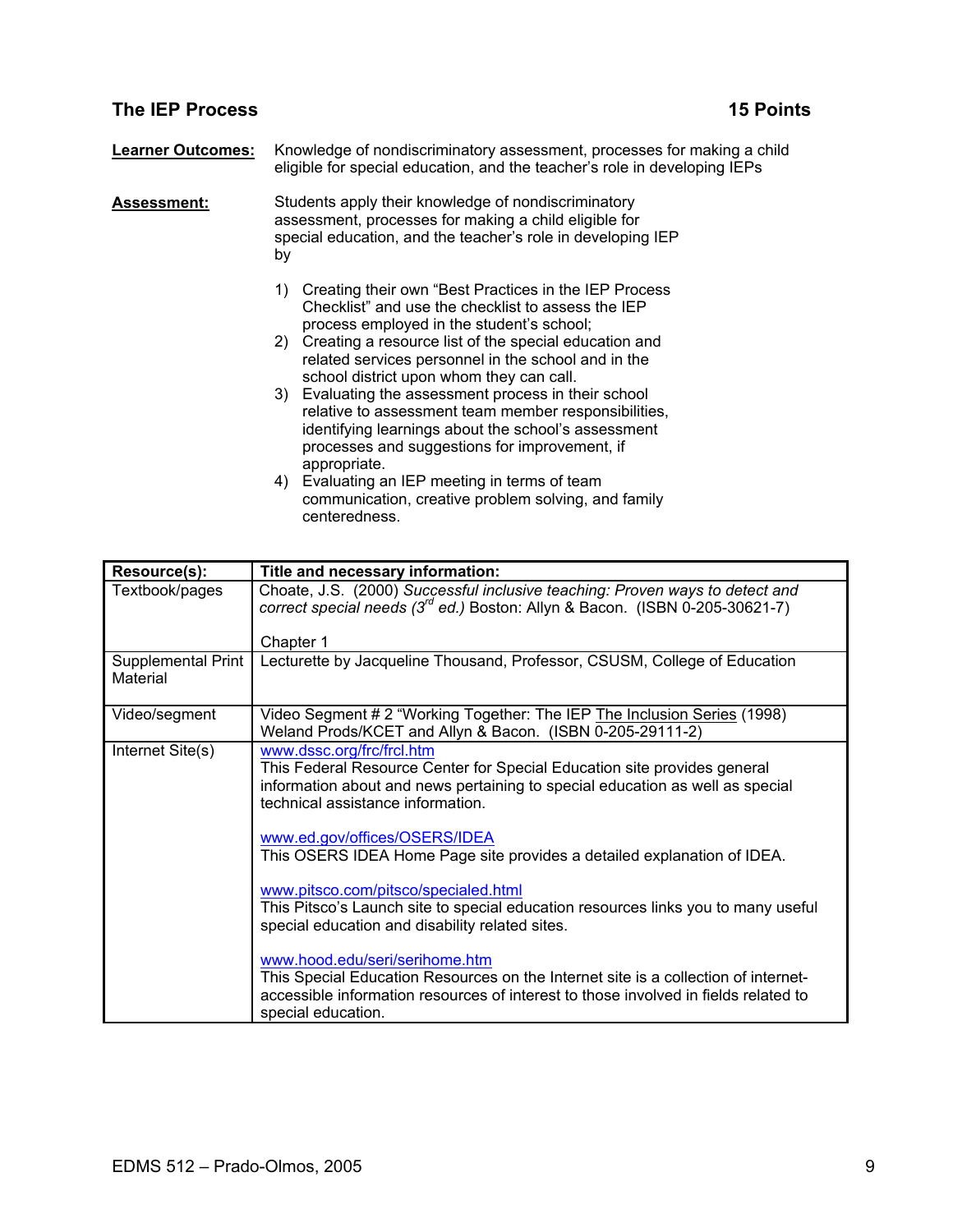## **Task Guidelines for the IEP Process**

Today's teachers will have students with identifiable disabilities in their classrooms. When the Student Study Team (SST) process is not satisfactory, a recommendation for the development of an Individual Education Program (IEP) may be the next step.

When developing an IEP, the following four questions should be addressed:

- 1. Who are all of the special education and related service personnel who can be called upon for support in the school and in the school district?
- 2. How does the school staff ensure that students receive nondiscriminatory evaluations and appropriate educational experiences?
- 3. Does the school's specific IEP meeting format address the following:
	- *Breadth of assessment*  More than one test must be used as the basis of evaluation Assess all areas related to the suspected disability
	- *Administration of assessment*  Select and administer nondiscriminatory racial and ethnic assessments Use trained personnel to administer assessments
	- *Timing of assessment*  Nondiscriminatory evaluation must occur before initial placement into or out of special education Reevaluation occurs every three years or more frequently, if conditions warrant or parents/guardians, or teacher request
	- *Parental/Guardian notification and consent*  Parents/guardians must be fully informed and consent to having their child assessed Consent for evaluation is not consent for placement into special education; separate consent is required for consent
	- Interpretation of assessment results must consider a variety of sources.
- 4. What does the school's specific IEP look like? Does it include and/or address the following:
	- The student's present level of educational performance, including how the disability affects the educational experience;
	- Measurable annual goals and short-term objectives;
	- The special education accommodations, related services, and other ways support will be provided to ensure the student's success;
	- The extent to which the student will participate with students who do not have disabilities in the general education and extracurricular activities;
	- Individual modifications if the student participates in standardized assessments, and explanation s for when the student does not participate in such assessments
	- The projected start date, frequency, location, and duration of modifications;
	- Brief discussion of how the student's progress towards annual goals will be assessed.

## **Application Activities**

#### **In-Class Video Viewing and Analysis**

View the video Segment # 2 "Working Together: The IEP" from The Inclusion Series (1998) Weland Prods/KCET and Allyn & Bacon. As you view the video, jot down notes regarding what is presented as (and what you perceive as) "best practices" or "great tips" in IEP development and implementation.

After viewing the segment, take your notes from the lecturette and the video viewing and create your own "Best Practices in the IEP Process Checklist." It is beneficial to do this in collaborative teams in and/or out of class. You will use this checklist later in an actual IEP meeting.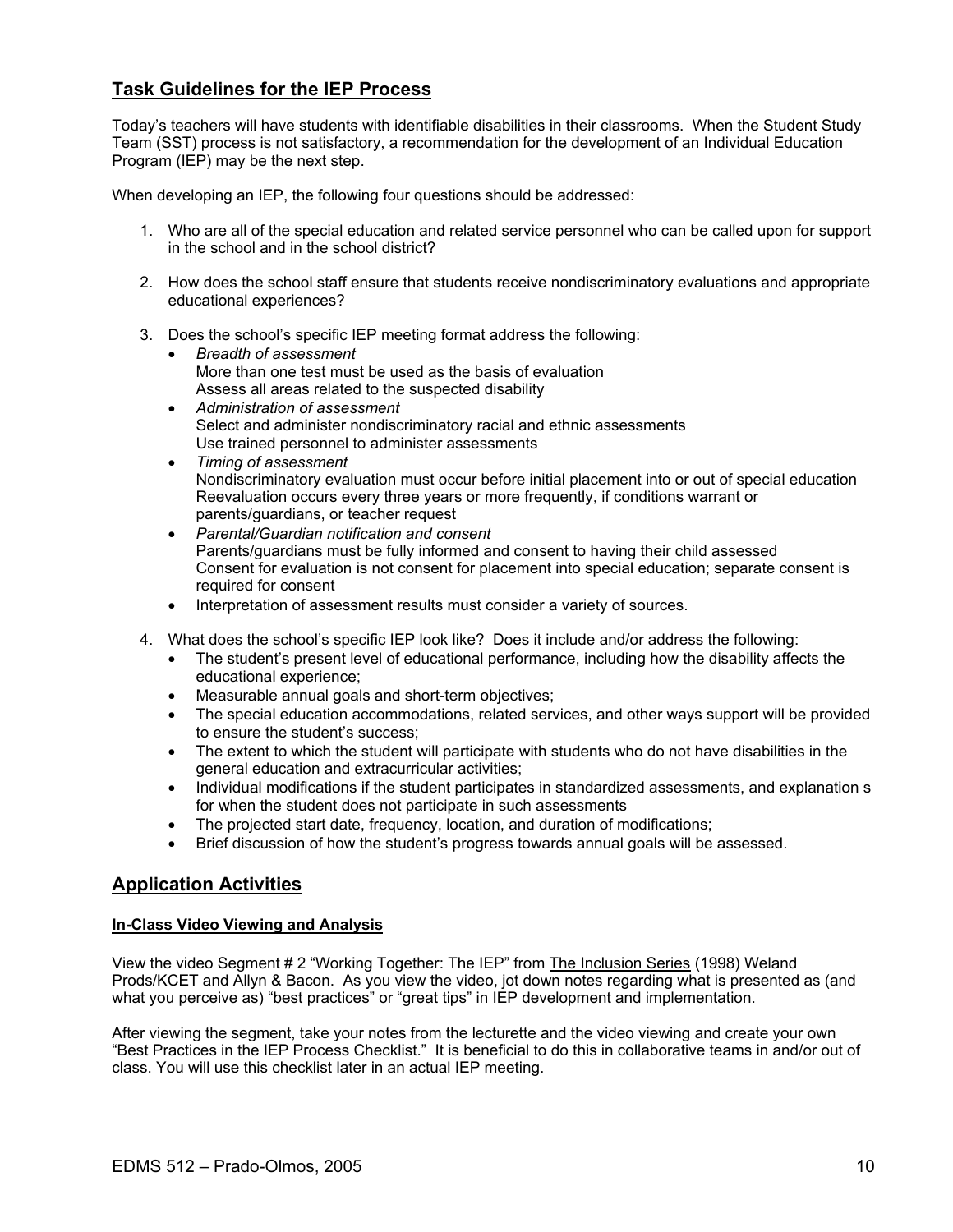#### **School-Based Activities**

Can you provide complete and accurate responses to the following four questions? If so, you should have your special education credential! If not, interview your school's special education support personnel or get the information you need to answer the questions from reference materials, web sites, and so forth.

**Question #1**: Who are all of the special education and related services personnel who I can call upon for support in this school and in the school district?

**Action**: Make a list of the roles, names, responsibilities, and ways in which to contact these resources. Keep this list in your top desk drawer or in you day planner.

**Question #2:** How does our school staff ensure that the responsibilities of the assessment team outlined in the lecturette occur?

**Action**: **1)** Create a "Best Practice Checklist" based on the IEP video watched in class. **2)** Interview one of your special education support personnel. Ask how the assessment process in your school ensures that each of the responsibilities of a student's evaluation team is fulfilled. Ask Interviewee to review your checklist and provide feedback. Take notes and write a one to two-paged summary of what you learned about your school's assessment process, include suggestions for improvement, if appropriate.

**Question #3**: What does my School's IEP look like and does it include all of the components identified as required in the lecturette?

**Action:** Have your special education support persons give you the latest IEP form, if you have no students eligible for special education in your classroom (could that possibly happen?). If you have one or more students with an IEP in your classroom (a sure bet), get one of the IEPs, preferably one of the more complex IEPs. In either case, once you have an IEP in hand, locate all of the component parts required of an IEP.

**Question #4**: What does an IEP meeting feel like? How well are "best practices" for IEP team meetings being practiced in my school?

**Action:** Attend an IEP meeting of a student who is not in your classroom. Your role is that of non-participant observer. While observing use your own "Best Practices in the IEP Process Checklist," to assess the presence or absence of best practices being practiced during the meeting. Write a one to two-paged reflection that focuses upon ways in which to optimize IEP team communication, creative problem solving, and family centeredness. If you cannot find an IEP meeting of a colleague to attend, complete the checklist while watching the IEP video located in the library and write a one to two page reflection on what you saw.

#### **Extension Activities**

Expand your knowledge of special education and your role in the special education referral and implementation process by visiting the following comprehensive web sites.

#### www.dssc.org/frc/frcl.htm

This Federal Resource Center for Special Education site provides general information about and news pertaining to special education as well as special technical assistance information.

#### www.ed.gov/offices/OSERS/IDEA

This OSERS IDEA Home Page site provides a detailed explanation of IDEA.

#### www.pitsco.com/pitsco/specialed.html

This Pitsco's Launch site to special education resources links you to many useful special education and disability related sites.

#### www.hood.edu/seri/serihome.htm

This Special Education Resources on the Internet site is a collection of internet-accessible information resources of interest to those involved in fields related to special education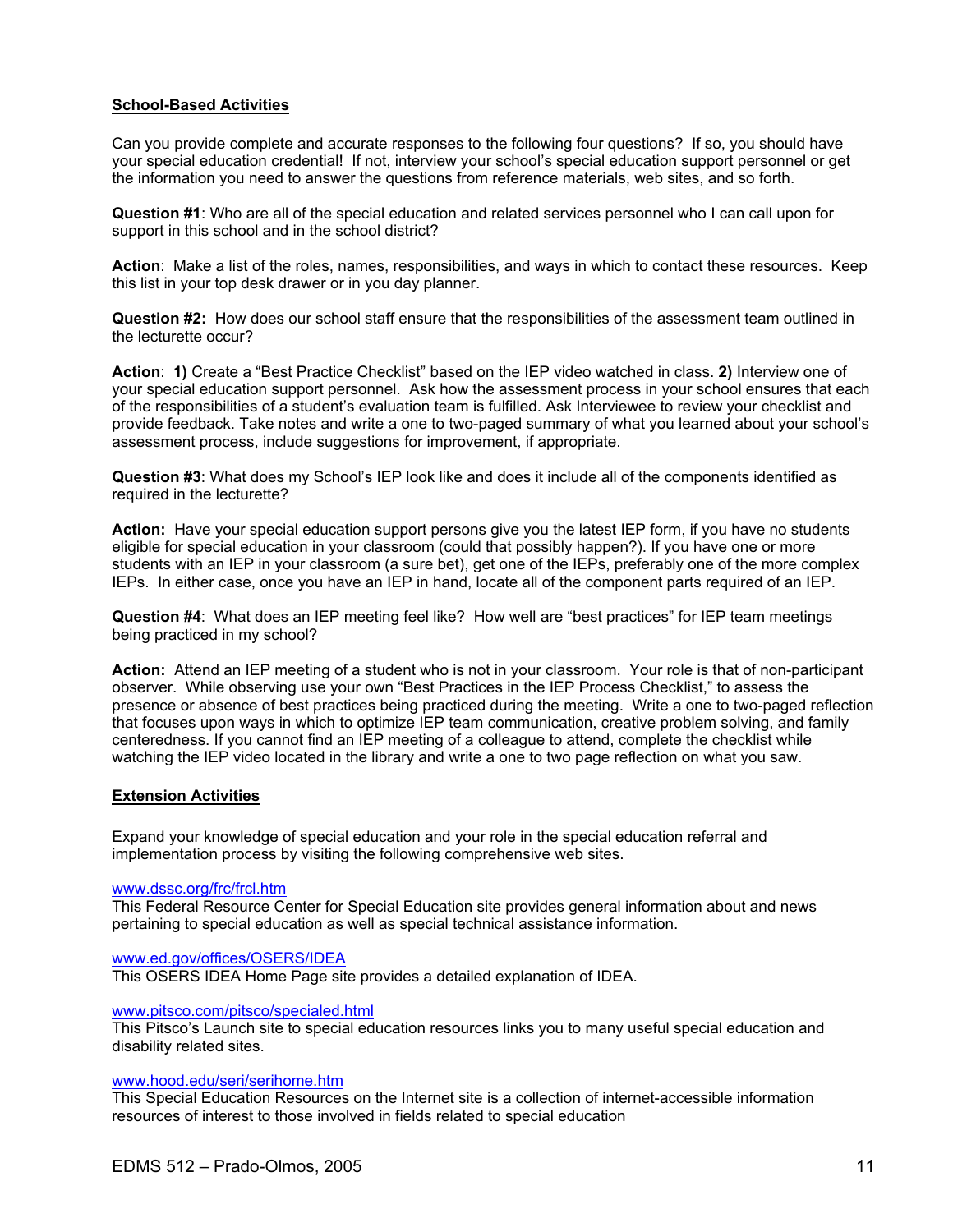#### **IEP "CHEAT" SHEET**

1. Create you own "Best Practices in the IEP Checklist"

Ex: \_\_\_\_\_\_\_ focused on student strength sample of student weakness presented  $\overline{\phantom{a}}$  student involved

- 2. Resource name, role, phone number list (s) - responsibilities (1-2 sentences)
- 3. Interview
	- interview
		- 1-2 page reflection/summary
- what did you learned?
- overview of what the interviewee said
	- suggestions for improvement
	- feedback on "Best Practices" Checklist
- 4. IEP Forms Blank or completed
- 5. Evaluation of an IEP (or video)
	- use checklist and reflect
		- 1 -2 page paper

## **IEP Grading Rubric**

|                  | $\theta$        | $\overline{2}$             | 3                        | Pts. |
|------------------|-----------------|----------------------------|--------------------------|------|
| <b>Best</b>      | Inappropriate   | Somewhat appropriate,      | Appropriate, organized,  |      |
| Practices        | /disorganized,  | Organized, some info       | easy                     |      |
| Checklist        | incomplete info | included                   | to read and find         |      |
|                  |                 |                            | information              |      |
| Resource         | Elements are    | Names/numbers are          | Names/numbers are,       |      |
| List             | missing         | included but description   | included, the list is    |      |
|                  | and/or          | of responsibilities is     | complete and a           |      |
|                  | inaccurate      | missing                    | description of resp. is  |      |
|                  |                 |                            | included                 |      |
| Interview        | Elements are    | The interview is partially | The interview is         |      |
|                  | missing and/or  | complete                   | complete                 |      |
|                  | inappropriate   | and information is         | and information is       |      |
|                  |                 | partially correct          | correct                  |      |
| <b>IEP</b> Forms | Forms are       | Forms are included         | All forms are included   |      |
|                  | missing and/or  | and information is         | and information is       |      |
|                  | inappropriate   | partially correct          | correct                  |      |
| Eval. Of         | Eval and        | Eval and reflection are    | Eval. and reflection are |      |
| <b>IEP</b>       | reflection is   | included but lack depth,   | detailed, in depth and   |      |
|                  | missing         | detail and substance       | substantial              |      |

**TOTAL** /15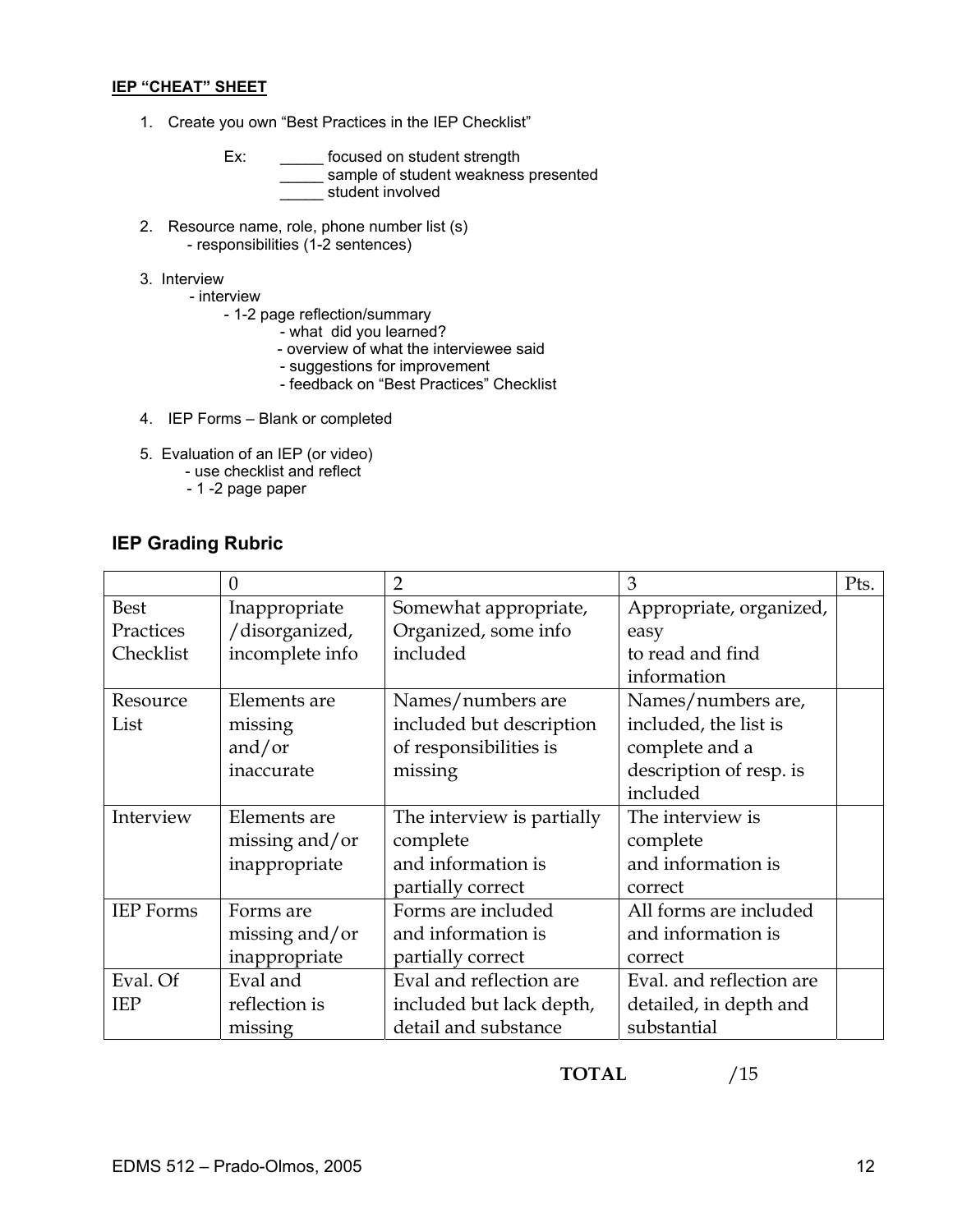## **Philosophy Statement/Parent Letter 15 Points 15 Points**

Learner Objectives: Refinement of a personal philosophy of teaching and creation of letter to parents

Assessment: Word processed philosophy of teaching statement letter

| <b>Resource(s):</b> | Title and necessary information:                                                                                                                                                                                                 |
|---------------------|----------------------------------------------------------------------------------------------------------------------------------------------------------------------------------------------------------------------------------|
| Textbook/pages      | Villa, R. A. & Thousand, J. S. (1995). Creating an inclusive school. Alexandria, VA:<br>Association for Supervision and Curriculum Development.<br>Chapters 1, 2, 3, & 7                                                         |
|                     | Choate, J. (2000). Basic principles of inclusive instruction. In J.S. Choate (Ed.)<br>Successful inclusive teaching: Proven ways to detect and correct special needs $(3^{rd}$<br>ed.) Boston: Allyn & Bacon.<br>Chapters 1 & 16 |

## **Task Guidelines for Philosophy Statement/Parent Letter**

### **Introduction & Conclusion 2 points**

Tell the reader what you will be addressing in this letter. Make sure you identify what educational philosophy, management approach, and instructional strategies frame your teaching practice.

### **Your educational philosophy 3 points**

Identify you educational philosophy and describe what you believe about students as learners, the learning process, families as partners and how to meet student needs.

### **Your management approach 3 points 3 points 3 points 3 points**

Describe how you will create a supportive and positive learning environment for this diverse population of students to promote educational equity and positive intercultural relationships within the classroom and specify why these practices contribute to the creation of a democratic classroom.

Describe your primary methods, approaches, and strategies and how you organize instruction to promote educational equity and positive intercultural relationships within the classroom and specify why these practices contribute to the creation of a democratic classroom (Charles, 2000). Use your personal experiences as an observer or student teacher to support your argument.

### **Your instructional approach 3 points**

Describe the first and second language and special education challenges you anticipate the students in this class will face. In your response, reference theories of first and second language, inclusion strategies, and literacy development.

## **Your personal identity 2 points**

It helps to share a bit of personal information with parents. You may include your educational background, teaching experience, interests, hobbies. etc.

## **Your expectations of parents 2 points**

Describe the kind of relationship you expect to establish with parents. Indicate the level of parent participation in your classroom that you'd like. Make sure you include ways to communicate with you.

## **Total \_\_\_\_\_\_\_\_ / 15 points**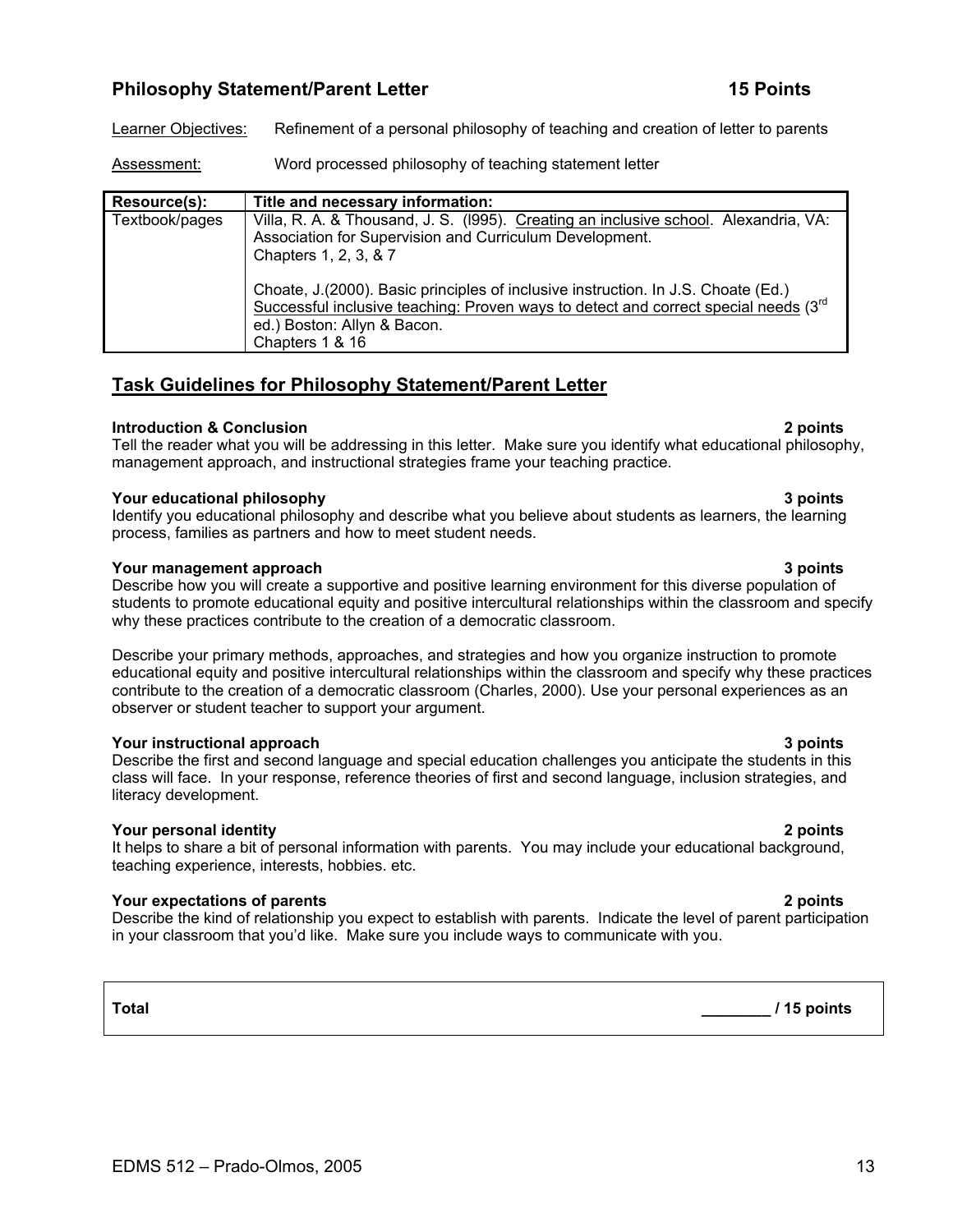## **Three Month Planning Calendar Grid Assignment 20 points**

**Learner Objectives:** The student will plan a three month long calendar for an elementary classroom.

### **Assessment:** The student will write a three month plan for an elementary classroom that incorporates the following elements:

- language arts lessons
- science lessons
- art lessons
- social science lessons
- a field trip
- assemblies and special programs (DARE, etc.)
- assessments
- multiple intelligence strategies
- differentiation strategies
- technology for student use
- technology for teacher use in instruction
- technology for assessment (electronic grade books, rubrics, etc.)

The calendar will integrate a schedule of events from "real" schools. The student will also write our plans for differentiated instruction and special needs instruction. .

**Preparation:** Before beginning assignment teacher candidates read the following resources and demonstrate the ability to complete the prerequisite skills.

| <b>Resources</b>  | Title and necessary information:                                                              |  |  |  |
|-------------------|-----------------------------------------------------------------------------------------------|--|--|--|
| Textbook/chapters | Choate, J. S. (2000) Sucessful inclusive teaching (3 <sup>rd</sup> ed.). Needham, MA: Allyn & |  |  |  |
|                   | Bacon. Chapters16                                                                             |  |  |  |
|                   | Villa, Richard, & Thousand, Jacquelyn. (1995). Creating and inclusive school.                 |  |  |  |
|                   | Alexandria, VA: ASCD. Chapters 6 & 7                                                          |  |  |  |
| Internet Site(s)  | Tomlinson, Carol Ann. (1999). The Differentiated Classroom: Responding to the                 |  |  |  |
|                   | needs of all learners. Alexandria, VA: Association for Supervision and Curriculum             |  |  |  |
|                   | Development. ISBN # 0-87120-342-1 (Available free through CSUSM ebooks                        |  |  |  |
|                   | library.)                                                                                     |  |  |  |
|                   | ELD Standards - http://www.cde.ca.gov/re/pn/fd/documents/englangdev-stnd.pdf                  |  |  |  |
|                   | COE Lesson Format form CSUSM website                                                          |  |  |  |

#### **Prerequisite skills:**

- Teacher candidates can create appropriate technology applications for use in instruction and assessment,
- Teacher candidates are able to develop a schedule and course activities,
- Teacher candidates are able to create curriculum and instruction based on content, process, and product as defined by Carol Ann Tomlinson (1999).
- Teacher candidates are able to use information about students' readiness range (skills, reading, thinking & information), learning profiles, interests, talents, and culture to differentiate curriculum and instruction (Tomlinson, 1999).
- Teacher candidates are able to identify strategies to meet the needs of:
	- o Students learning English (including differentiation for Beginning, Intermediate, and Advanced levels)
	- o Student that are accelerated learners as referred to by Piergangelo & Giuliani (2001)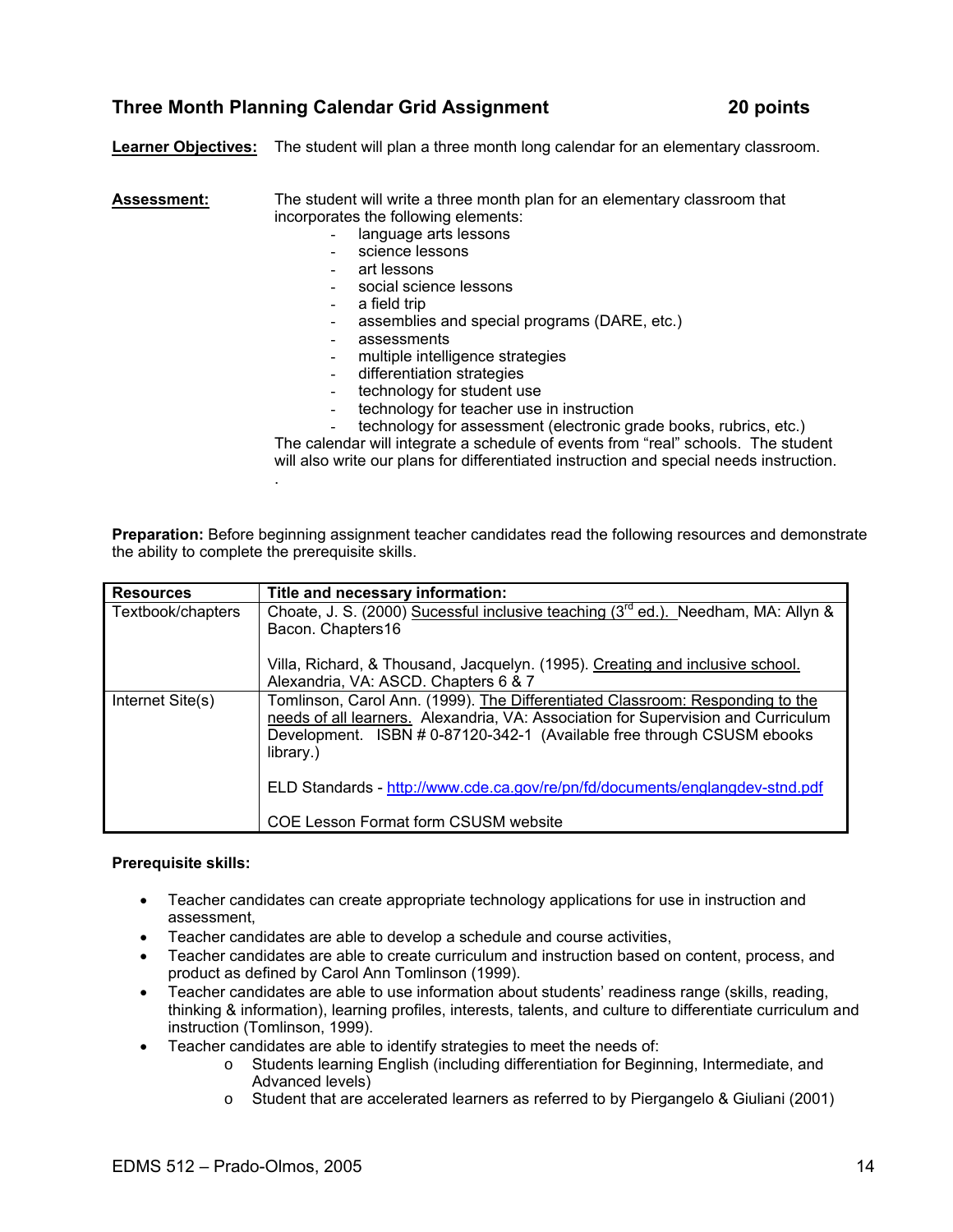#### **Task Guidelines for Three Month Planning Calendar**

**Step One**: You will create your own three month plan for this assignment. On the assigned day, bring the following artifacts to complete your assignment: a school calendar from your observation placement, a calendar grid or published planning book, and your social science and science unit plans.

**Step Two**: On the assigned day you be will completing your three month plan with the assistance of the instructor in groups of three to four members. Referring to your school calendar, you will first need to block out times in your plan book for holidays, assemblies, special programs, in-service days, etc. You will then plan your curriculum into manageable blocks of time in your calendar grid or lesson plan book. The amount of time you select to cover the various content areas is dependant upon your district and/or school standards. For example, if your district mandates two hours of language arts instruction per day you must plan accordingly. You will need to provide evidence of these criteria in your finished calendar grid.

 Your plan will necessarily be an integrated plan that uses Universal Design and Backward Design principles. That is to say, it will be necessary to teach science and social science throughout the day as part of your literacy instruction. Also, be sure to include assignments in all of the content areas, i.e. science, art, social studies.

 You will write out all of the California state standards you will cover during the three months. Place these standards in an easily visible way so that anyone will see them. Standards should be organized using "themes" or "big ideas" Your plan must also include multiple intelligence strategies for special needs and second language students as part of differentiated instruction.

#### **Checklist for Three Month Plan**

The following checklist will help you create your three month plan. Does your plan include:

- 1. A copy of the district/school calendar (photocopies are fine)
- 2. Clearly written California state standards
- 3. A description of your classroom context- student population, grade level, local community, etc.
- 4. Strategies for special needs students (at least three)
- 5. Strategies for second language learners (at least three)
- 6. Strategies for multiple intelligences
- 7. A planning grid
- 8. Technology components- assessment, instruction, student use

Note: All components are to be typed. How you organize your planning grid is a matter of style. If you have questions about formats discuss them with your instructor.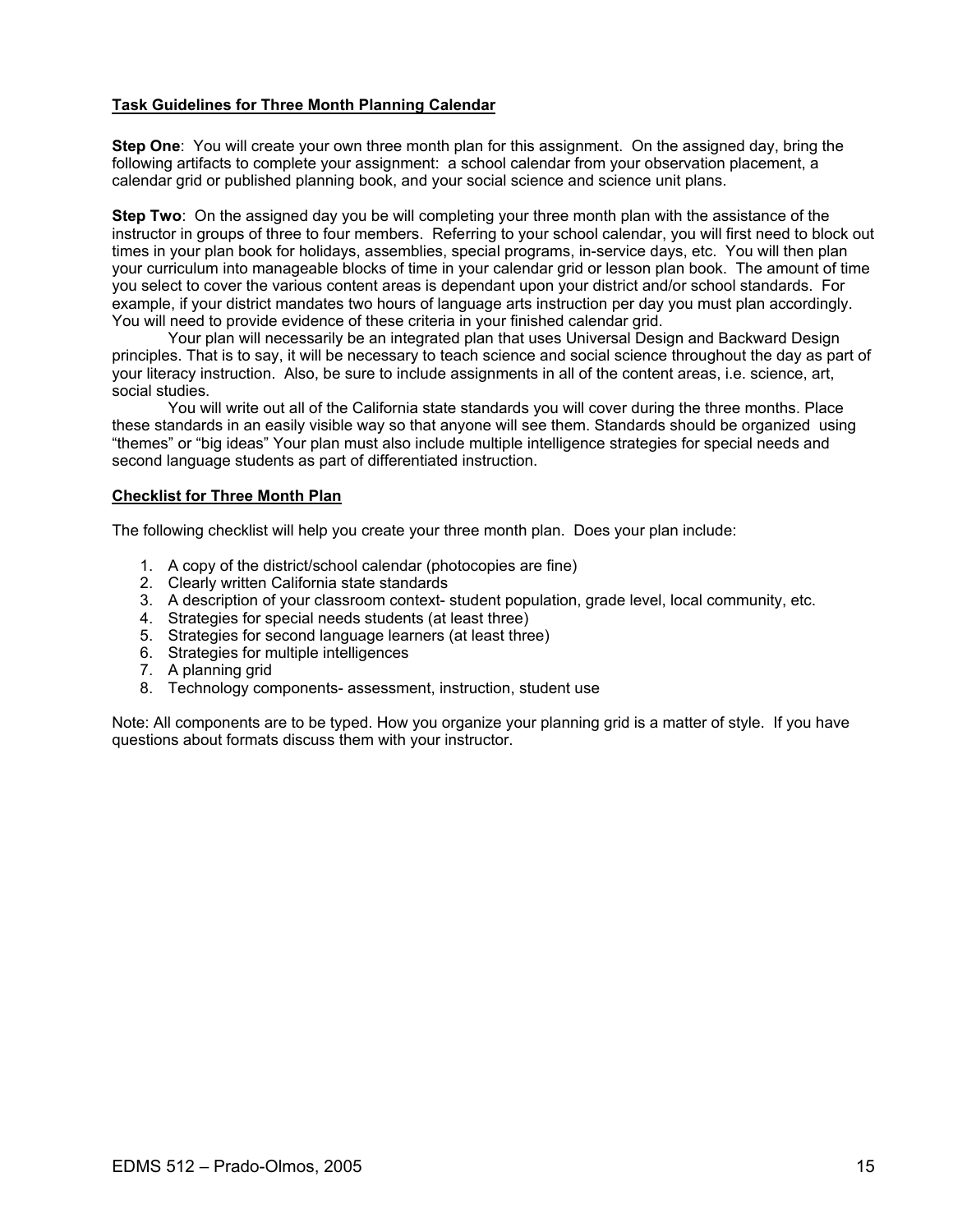## **Rubric for 3 Month Plan**

Is the district calendar attached? 1 pt. \_\_\_\_\_\_\_\_\_

## Statement of classroom context?

|        |        |                                                                                 | ' TOTAL |
|--------|--------|---------------------------------------------------------------------------------|---------|
|        |        |                                                                                 | 3pts.   |
|        |        | Not included   Included but lacks   Included with some   Included with in-depth |         |
| Detail | Detail | Detail and description                                                          |         |
|        |        |                                                                                 |         |

Content areas & field trip included in meaningful ways?

|              |               |             |             | TOTAL 4pts. |
|--------------|---------------|-------------|-------------|-------------|
| Not included | 1-2 areas     | 2-3 areas   | All areas   |             |
|              | included in a | included in | included in |             |
|              | haphazard     | ways that   | ways that   | 4           |
|              | manner        | make some   | make sense  |             |
|              |               | sense       |             |             |

Is the planning grid organized, includes content area standards, instructional strategies, and assessments?

| $\theta$     | 5              | 7              | 10             | <b>TOTAL 10</b> |
|--------------|----------------|----------------|----------------|-----------------|
|              |                |                |                | pts.            |
| Not included | Grid is        | Grid is        | Grid is        |                 |
|              | organized, but | organized and  | organized and  |                 |
|              | difficult to   | standards are  | easy to read.  |                 |
|              | follow,        | included.      | Content area   |                 |
|              | content area   | Instructional  | standards and  |                 |
|              | standards are  | strategies are | instructional  |                 |
|              | included, a    | included but   | strategies are |                 |
|              | few            | not tightly    | included and   | /10             |
|              | instructional  | connected to   | make sense to  |                 |
|              | strategies and | the standards  | promote        |                 |
|              | assessments    | and            | student        |                 |
|              | are included   | assessments    | learning.      |                 |
|              | but do not     | are minimally  | Assessments    |                 |
|              | connect to the | connected to   | are connected  |                 |
|              | standards      | the standards  | to standards   |                 |

Did the group work together cooperatively in ways that promoted everyone's learning and success? 2 pts.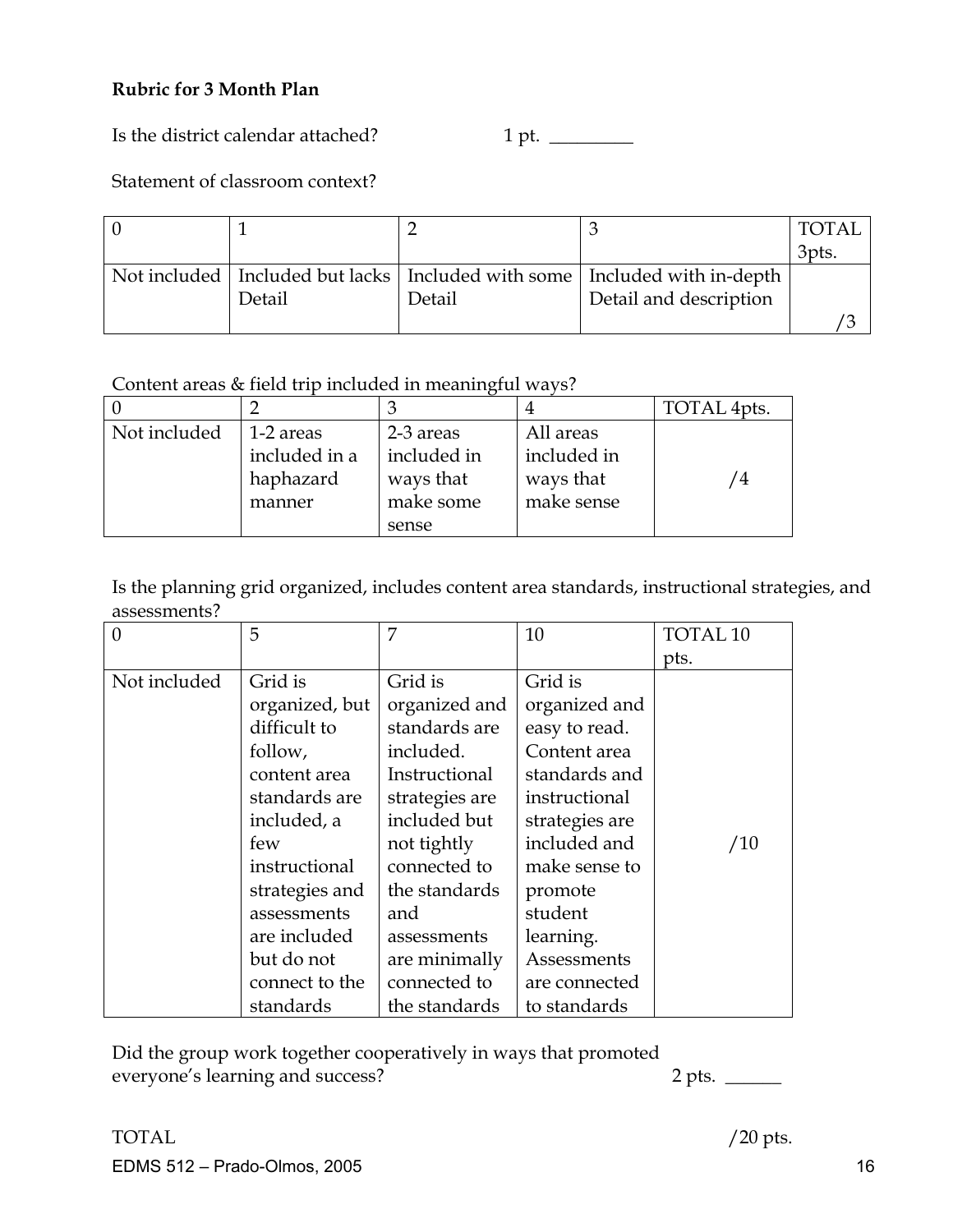## **Lesson Demonstration 10 Points 10 Points**

**Learner Outcomes:** Develop as an instructor by preparing and organizing a lesson around a lesson you taught during your student teaching placement.

**Assessment:** Teaching activity including depth, analysis, and organization.

**Preparation-** Carefully select a lesson. Plan how to teach to your peers.

#### **Process**

You are required to sign up to teach one lesson for one class session. You will also discuss an analysis of your teaching with your peers. **The whole activity should be no more than 15 minutes**. The activity should engage the class and allow us to examine the materials in a meaningful way. Select a lesson that you'd like to have feedback on. **You must provide a context and history to your lesson (i.e. Where was your placement, what were the students like, why did you teach this lesson). Provide a lesson plan to the class**. **In addition, you must write and present a reflective analysis of your teaching. Respond to the following:**

- Did you teach the lesson as planned? If not, what changes did you make to the lesson and why?
- How appropriate were your time allocations for the students, the content, and the planned instructional strategies and student activities?
- To what extent did the class/group as a whole achieve the academic learning goals of the lesson?
- How well did the lesson connect with the students' background and developmental information?
- In what ways did the environment in the classroom, including climate, rapport, routines, and procedures, contribute to student learning?
- In what ways was your lesson effective and what might you do differently to improve the lesson?

**A lesson plan and 1-2 page reflection will be turned into the instructor.** 

### **Electronic Portfolio - TaskStream 10 points**

**Learner Objectives:** Knowledge and skill in creating an electronic portfolio.

**Assessment:** Teacher candidates apply what they have learned from the required assignments to the TPE's designated in a cogent, first person reflection in TaskStream.

> Teacher candidates will include all necessary components in their final submission of the electronic portfolio.

| <b>Resource(s):</b> | Title and necessary information:                                                                                                                                                                               |
|---------------------|----------------------------------------------------------------------------------------------------------------------------------------------------------------------------------------------------------------|
| Internet Site(s)    | http://lynx.csusm.edu/coe/eportfolio/index.asp<br>This will take you to the CSUSM COE website where you can get help with how to<br>create your electronic portfolio and information on the required elements. |
|                     | http://www.taskstream.com<br>This is the TaskStream home page where you will register for Taskstream and<br>return to when working on your electronic portfolio.                                               |